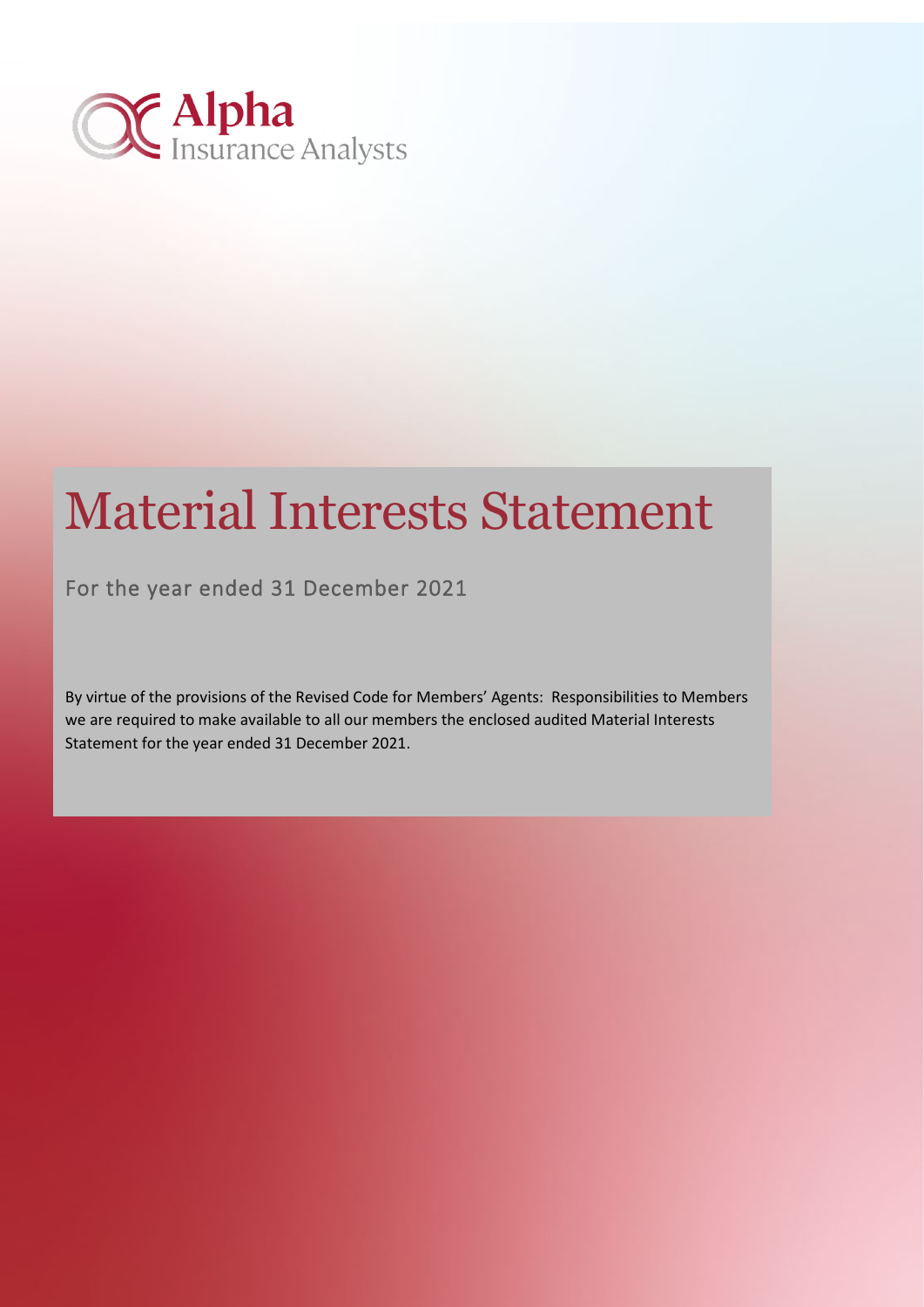

## **RETURN OF THE MATERIAL INTERESTS**

(FOR COMPLETION IN RESPECT OF THE MEMBERS' AGENT AND ITS RELATED COMPANIES)

Year ended: 31 December 2021

Members' Agent: Alpha Insurance Analysts Limited

The Revised Code for Members' Agents: Responsibilities to Members Section 7.13 to 7.16, requires a members' agent to disclose, in a statement sent to every underwriting member for whom it acted as members' agent during the calendar year just ended, details of any transaction or arrangement involving the members' agent and concerning any underwriting member for whom the agent acted in which the agent or a related company has a "material interest" (note 1).

This return is to help the agent indicate the nature of any such items so that they may be properly disclosed in the statement. Information should be given in respect of any transactions or arrangements entered into or subsisting at any time during the year.

| $\mathbf{1}$ .   | Does the members' agent have any related companies (Note 2)?                                                                                                                                                                                                                |        |
|------------------|-----------------------------------------------------------------------------------------------------------------------------------------------------------------------------------------------------------------------------------------------------------------------------|--------|
| $\overline{2}$ . | If the answer to question 1 is "Yes", have any transactions or arrangements<br>concerning any underwriting member subsisted or been entered into in which a<br>related company of the members' agent had a material interest?                                               | YES/NO |
| $\overline{3}$ . | Have any transactions or arrangements concerning any underwriting member<br>subsisted or been entered into in which the members' agent had a material<br>interest, other than remuneration receivable in respect of duties as members'<br>agent of the underwriting member? | YES/NO |
| $\mathbf{A}$     | Are there any other transactions or arrangements in which the members' agent<br>or any related company has a material interest which you believe should be<br>disclosed under the requirement of the Code?                                                                  |        |

If the answer to any of questions 2 to 4 is "Yes", please give the details requested below.

We confirm that:

- (a) where appropriate, the details requested are given overleaf; and
- (b) this return contains all the information requested in respect of the members' agent and all related companies; and
- (c) this return has been approved and signed at a duly convened meeting of the directors or executives (note 3) of the members' agent.

| Signed     | 11 Clar<br>JOHN SCOTT (May 20, 2022 16:47 GMT+1) | -Chairman/Director | Date: |
|------------|--------------------------------------------------|--------------------|-------|
| JPHS Scott |                                                  |                    |       |

Date: May 20, 2022

Signed <u>A. J. Soar Wew</u><br>Signed A.J. Sparrow (May 23, 2022 17:08 GMT+1) Director **Date: May 23, 2022** 

**A J Sparrow** 

#### **NOTES**

- 1. A "material interest" is defined as one which a reasonable underwriting member might regard as something which might influence the underwriting agent in the performance of its duties as members' agent (section 7.15).
- 2. A "related company" is not defined by the Code, but it will include any holding company or other corporate substantial shareholder, a direct subsidiary, fellow subsidiary, associated company, or any company under common control.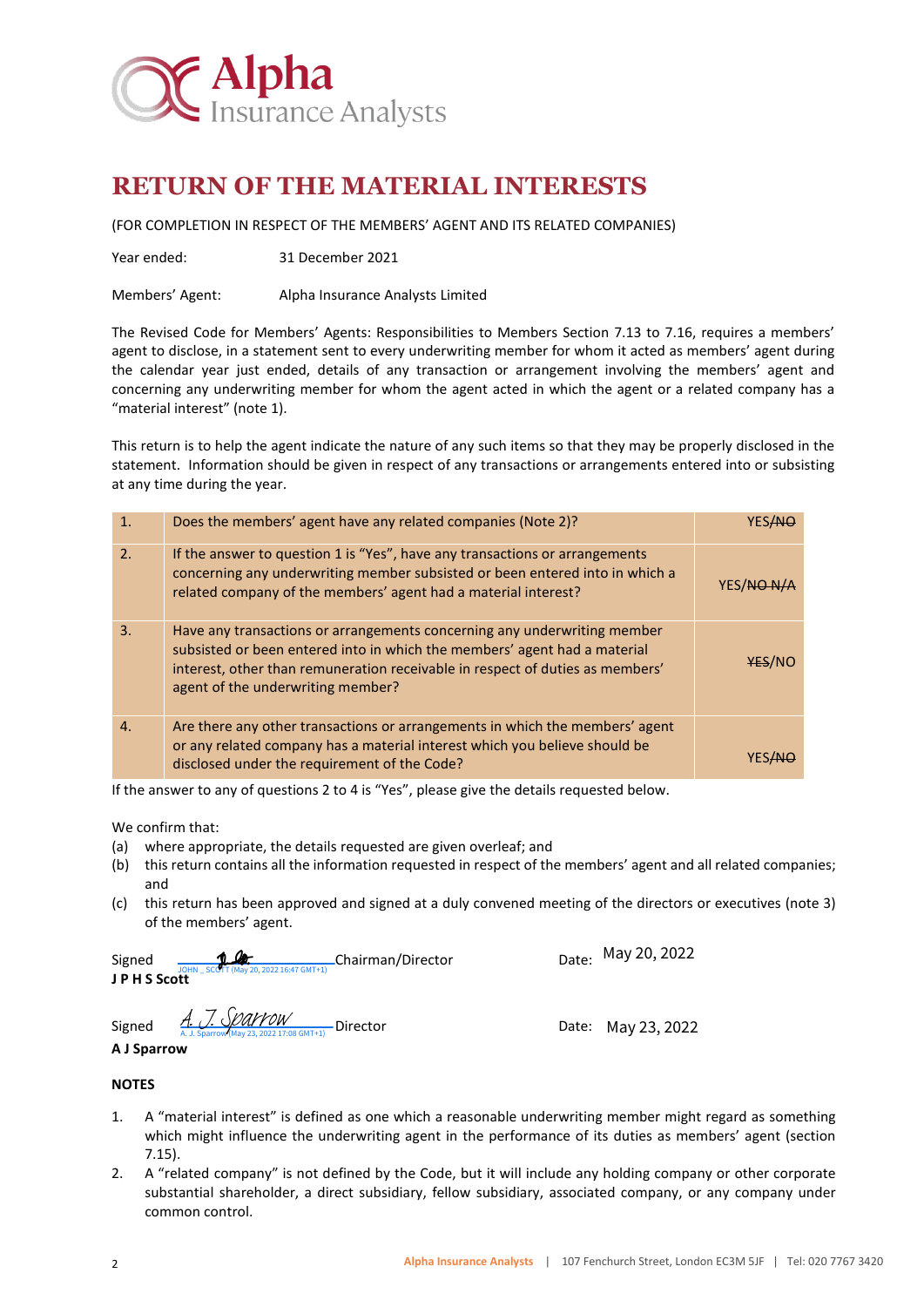

- 3. An "executive" is defined as one who is a director or partner or a person in accordance with whose instructions the directors or partners are accustomed to act.
- 4. A company return should be made by the members' agent in connection with its own transactions and arrangements and those of any company related to it. In addition, a return should be obtained in respect of any executive of the members' agent.

Where the answer to any of questions 2 to 4 is "Yes" please set out details of each transaction or arrangement overleaf. You should give information, including financial information, sufficient for a proper understanding of:

- (a) its nature and effect;
- (b) the nature and extent of the interest;
- (c) whether, and if so to what extent, its terms or the consideration given by any party thereto differ from those which it is reasonable to expect in the case of an arm's length transaction or arrangement; and
- (d) the names and relationships of the parties involved.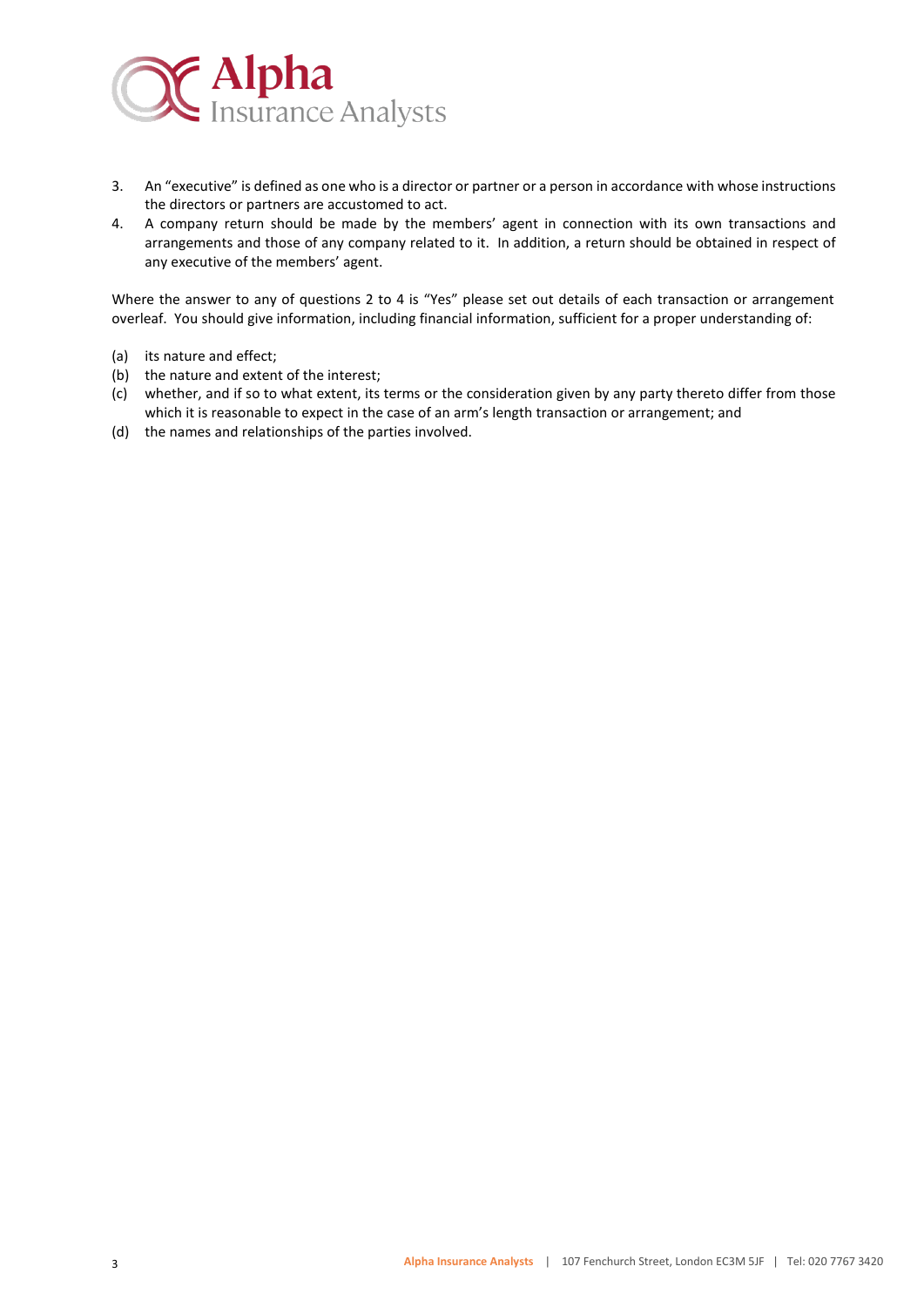<span id="page-3-1"></span>

## **ATTACHMENT TO RETURN OF MATERIAL INTERESTS**

## **ALPHA INSURANCE ANALYSTS LIMITED AT 31st DECEMBER 2021**

#### **1. ADDITIONAL INFORMATION**

- 1.1. Alpha Insurance Analysts Limited ("Alpha") was authorised by the Financial Services Authority (FSA) to commence trading as a Lloyd's members' agent with effect from 3 September 2007.
- <span id="page-3-0"></span>1.2. The entire share capital of Alpha was bought by Archimedes Partners Limited (Archimedes) on 11 March 2013.
- 1.2.1. Archimedes is wholly owned by the directors and staff of Alpha Insurance Analysts Limited. The Archimedes shareholdings of the directors of Alpha are shown in Section 2.
- 1.2.2. Options to acquire shares in Archimedes were granted to directors as follows:
	- Mrs J S C Doyle was granted options on 18 June 2019. These options are set out in Section 2.
	- R E J Gray was granted options on 28 July 2020. These options are set out in Section 2.
	- W M C Henderson, who resigned from the Board on 13 December 2021, was granted options on 18 May 2016. He exercised half his options in March 2017 and a further tranche on 17 March 2022.

Details of Directors' options are set out in Section 2.

- 1.2.3. Archimedes Partners Trustees Limited (APTL) is the trustee for the Archimedes Partners Limited Employee Benefit Trust. As at 31 December 2020, the trust owned 22.148% of the shares in Archimedes and following the buy-back of shares from an employee in March 2021 and from W M C Henderson in March 2022, now owns 28.148%. J P H S Scott and D D Pattinson, non-executive directors of Alpha, were directors of APTL as at 31 December 2021. M J Meacock, a non-executive director of Alpha until 7 December 2021, was also a director of APTL during 2021.
- 1.3. Directors' and, where relevant, their corporate vehicle's and/or spouses' underwriting participations for the 2020 and 2021 years of account are set out in Appendix 1.
- 1.4. All directorships for directors of Alpha are set out in Section 4.
- 1.5. Alpha has a 50% interest in the capital of Fidentia Services LLP with Duncan & Toplis Limited. It controls by virtue of the casting vote of the chairman of the partnership who is appointed by the company.
- 1.5.1. Fidentia provides administrative services and company secretarial support to Lloyd's limited vehicles. A J Sparrow and J P H S Scott represent Alpha and J P H S Scott, as current chairman of Fidentia, holds the casting vote.
- 1.5.2. A J Sparrow is also a director of Fidentia Nominees Limited, Fidentia Trustees Limited, Fidentia Representatives and Fidentia Holdings Limited. These companies are dormant but act as either director or company secretary for several Namecos underwriting at Lloyd's as well as being designated members for several Limited Liability Partnerships underwriting at Lloyd's.
- 1.6. ICP General Partner Limited is the agent for ICP Capital Ltd, a corporate member of Lloyd's, for which it receives fees and commissions. It is wholly owned by ICP Holdings Ltd. Alpha is the coordinating agent for, and provides administrative services to, ICP Capital Limited, for which a fee is charged for services under a contract.
- 1.6.1. The Estate of The Lord Suffield, the late husband of Mrs E L Royds, has an 8.53% shareholding in ICP Holdings Ltd for 2021 (8.53% for 2020). The shares are held equally (4.2672% each) in Lord Suffield Settlement No. 1 and Lord Suffield Settlement No. 2 for their two daughters.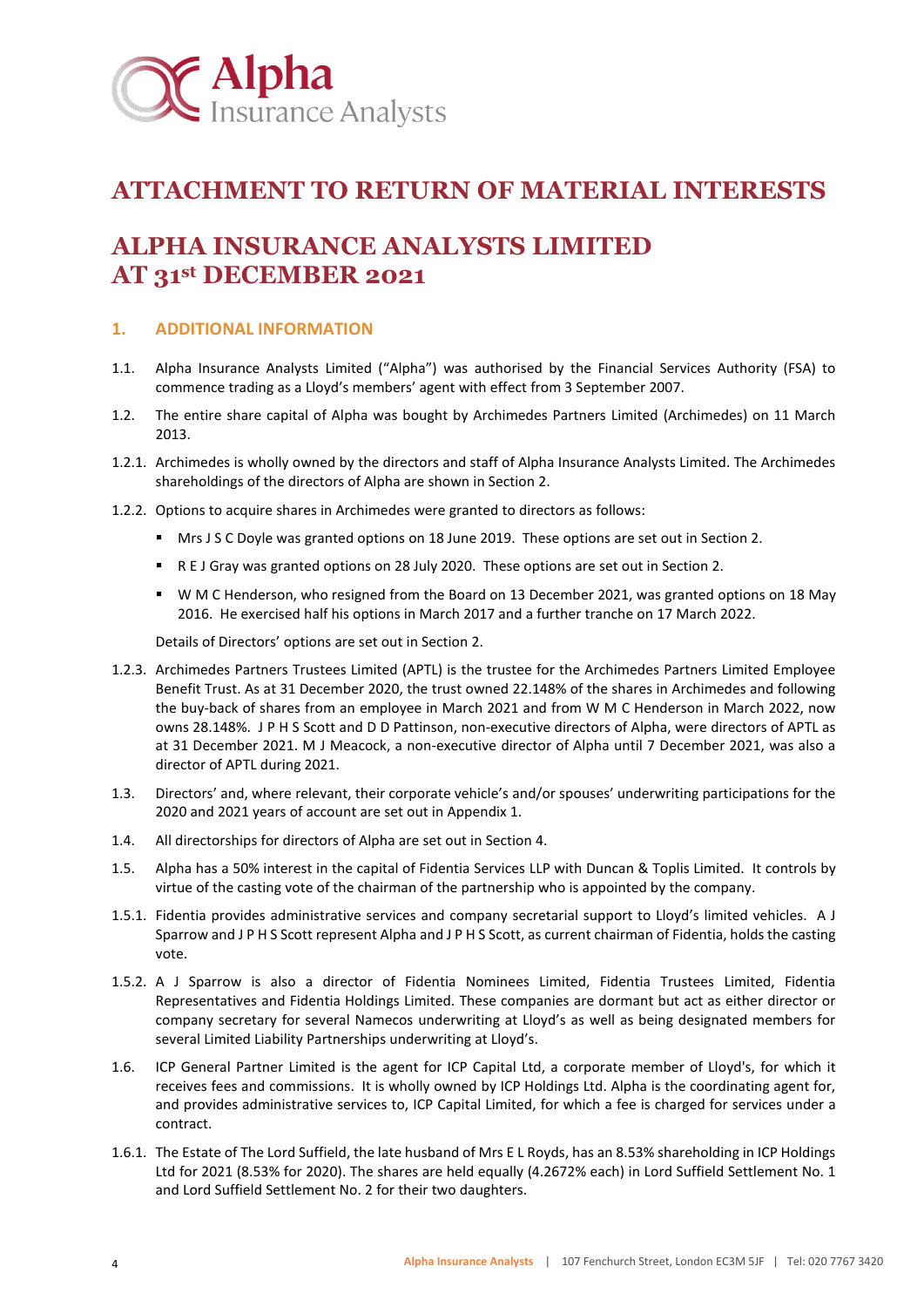<span id="page-4-3"></span>

- <span id="page-4-0"></span>1.6.2. For 2022, Mrs E L Royds provides capital of £325,000 (£275,000 for 2021) to ICP Investment Holdings Ltd (ICPIH). ICP Reinsurance Ltd is a wholly owned subsidiary of ICPIH and provides funds at Lloyd's for ICP Capital Ltd. Mrs E L Royds' indirect underwriting is set out in Appendix 1.
- 1.6.3. In addition, for 2022 the following directors have an interest in ICPIH: Mrs E L Apple: £50,000 (£40,000 for 2021), Mrs J S C Doyle: £10,000 (£10,000 for 2021), W M C Henderson: £10,000 (£10,000 for 2021) and A J Sparrow: £5,000 (£5,000 for 2021).
- <span id="page-4-2"></span>1.7. A D Hussey was an executive director of Alpha until September 2017 and is now a non-executive director. He has a 60% share in Rimington Heaton LLP. His wife, Mrs J F Hussey, has a 40% share. Rimington Heaton LLP's underwriting is set out in Appendix 1. He has no interest in the share capital of Alpha or Archimedes.
- 1.8. D D Pattinson was appointed as a non-executive director of Alpha on 1 March 2013 and his underwriting is set out in Appendix 1. He has no interest in the share capital of Alpha or Archimedes.
- 1.9. J P H S Scott was appointed as a non-executive director and chairman of Alpha on 10 April 2013. He has no interest in the share capital of Alpha or Archimedes nor is he an underwriting member of Lloyd's.
- 1.10. MJM was a non-executive director of Alpha until 7 December 2021 and includes his material interests as he was a director during 2021.
- 1.10.1.MJM is a director and shareholder of SA Meacock & Co Limited. Alpha placed £26,016,245 of capacity on Syndicate 727 for 2022 (£23,535,086 for 2021). M J Meacock (MJM) is the active underwriter and the syndicate is managed by S A Meacock & Co Limited.
- <span id="page-4-1"></span>1.10.2.In addition to his unlimited underwriting for 2022 (see Appendix 1), of which £6,333,689 (£5,111,297 for 2021) is on syndicate 727, MJM is a 50% controller, along with his wife, Mrs RJR Meacock (RJRM), of Meacock 727 Limited, a Nameco set up in 2013, which has £53,045 for 2022 (£51,500 for 2021) on Syndicate 727. See Appendix 1.
- 1.10.3.MJM participates on syndicate 727 through Meacock LLP, essentially a vehicle for senior staff and through his shareholding in Meacock Capital plc. Meacock LLP underwrites £2,817,426 on syndicate 727 for 2022 (£2,572,470 for 2021) and MJM's partnership share of that capacity is £26,548 for 2022 (£25,775 for 2021). This 'Staff LLP' is managed by Hampden Agencies Limited.
- 1.10.4.MJM is also a director and shareholder of Meacock Capital plc (MC) which owns 100% of Meacock Underwriting Limited (MU). MU participates on syndicate 727 as a direct corporate, managed by S A Meacock & Co Ltd, the managing agency. It has a portfolio of five syndicates and a total capacity for 2022 of £16,743,633 (£16,297,271 for 2021); of this £15,156,862 (£14,715,400 for 2021) is on syndicate 727. MJM's shareholding of MC is 26.66% and his family shareholding is 66.62%, representing syndicate 727 capacity of £3,527,509 ( £3,527,509 for 2021) and £9,803,074 (£9,803,074 for 2021) respectively.
- 1.11. WMC Henderson was absent on sick leave since August 2019 and resigned from the Board on 13 December 2021. This statement includes his material interests as he was on the Board during 2021.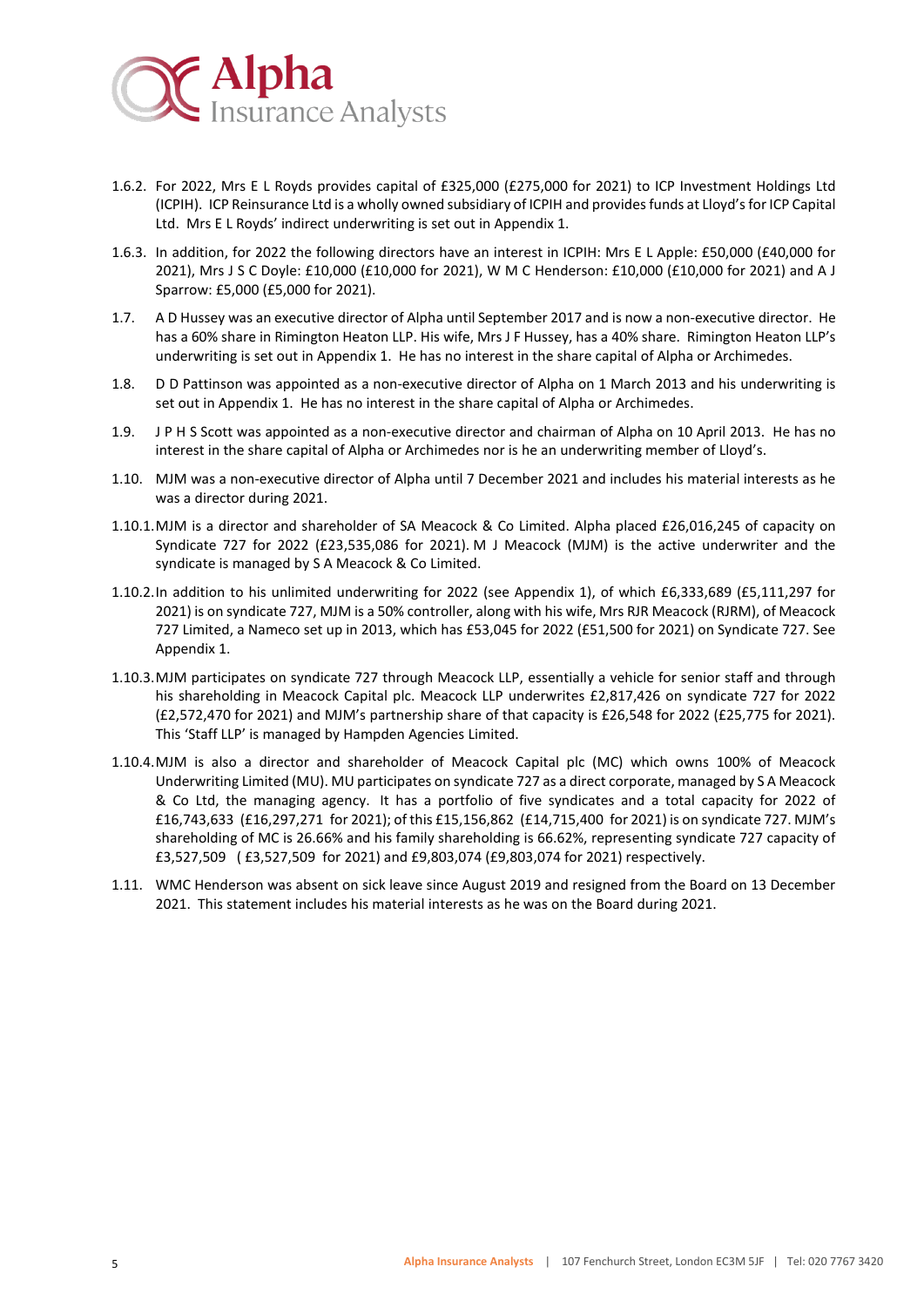

#### **2. DIRECTORS' INTERESTS IN ISSUED SHARE CAPITAL OF ARCHIMEDES**

2.1. The shareholdings in Alpha, and the shareholdings in Archimedes of the directors of Alpha, at 31 December 2021, were as follows:

| <b>Director</b>                          | <b>Executive/ Non-Executive</b>                         | <b>Alpha</b>                        | <b>Archimedes Partner Limited (APL)</b> |                         |                              |  |  |
|------------------------------------------|---------------------------------------------------------|-------------------------------------|-----------------------------------------|-------------------------|------------------------------|--|--|
|                                          | <b>Director</b>                                         | <b>Ordinary</b><br><b>Shares of</b> | <b>Ordinary</b><br>shares of            | Loan<br><b>Notes in</b> | <b>Option to</b><br>purchase |  |  |
|                                          |                                                         | £1                                  | £1 each                                 | <b>APL</b>              | shares in                    |  |  |
|                                          |                                                         |                                     | in $APL1$                               | £,                      | <b>APL</b>                   |  |  |
| Mrs E L Apple                            | Executive                                               |                                     | 13,400                                  |                         | $\qquad \qquad \blacksquare$ |  |  |
| Archimedes Partners Limited <sup>1</sup> |                                                         | 500,000                             |                                         |                         |                              |  |  |
| Mrs J S C Doyle                          | Executive                                               |                                     | 1,652                                   |                         | 2,000 <sup>4</sup>           |  |  |
| R E J Gray                               | Executive                                               |                                     |                                         |                         | 5,000 <sup>5</sup>           |  |  |
| W M C Henderson                          | <b>Executive (Resigned as a</b><br>director 13/12/2021) |                                     | 5,000                                   |                         | $5,000^3$                    |  |  |
| A D Hussey                               | Non-Executive                                           |                                     |                                         |                         |                              |  |  |
| M J Meacock                              | Non-Executive (Resigned as<br>a director 7/12/2021)     |                                     |                                         |                         |                              |  |  |
| <b>D</b> D Pattinson                     | Non-Executive                                           |                                     |                                         |                         |                              |  |  |
| Mrs E L Royds                            | Executive                                               |                                     | 20,800                                  |                         |                              |  |  |
| JPHS Scott                               | <b>Non-Executive Chairman</b>                           |                                     |                                         |                         |                              |  |  |
| A J Sparrow                              | Executive                                               |                                     | 36,000                                  | See Note 2              |                              |  |  |

Notes:

- 1. The entire share capital of Alpha was purchased by Archimedes on 11 March 2013. See Sectio[n 1.2.](#page-3-0) A D Hussey sold, and A J Sparrow and Mrs E L Royds reduced, their shareholdings in Archimedes in November 2018. In line with the Board's strategy for succession planning, the Employee Benefit Trust (EBT) held 23,148 of shares in Archimedes at 31 December 2021 (22,148 shares at 31 December 2020) and following the buy-back of shares from W M C Henderson in March 2022, the EBT now owns 28,148 shares.
- 2. As part of the buyout of the share capital of Alpha the original shareholders had loan notes in addition to the cash consideration. All loan note holders other than A J Sparrow were repaid on 20 November 2015. The remaining loan notes (£225,000) were transferred to his wife, Amanda Jane Sparrow, in May 2016.
- 3. The options were granted to W M C Henderson on 18 May 2016. The options were split into three tranches, capable of being exercised as follows: 5,000 shares from the date of grant, 2,500 from 18 May 2019 and 2,500 from 18 May 2022. W M C Henderson exercised 5,000 of the options in March 2017 and 2,500 in March 2022. He sold all his shares to the Employee Benefit Trust in March 2022 prior to his resignation from Alpha.
- 4. The options were granted to Mrs J S C Doyle on 18 June 2019. The options were split into three tranches, capable of being exercised as follows: 1,000 shares from the date of grant, 500 from 18 June 2022 and 500 from 18 June 2025. These options have not yet been exercised.
- 5. The options were granted to R E J Gray on 28 July 2020. The options were split into three tranches, capable of being exercised as follows: 2,500 shares from the date of grant, 1,250 from 28 July 2023 and 1,250 from 28 July 2026. These options have not yet been exercised.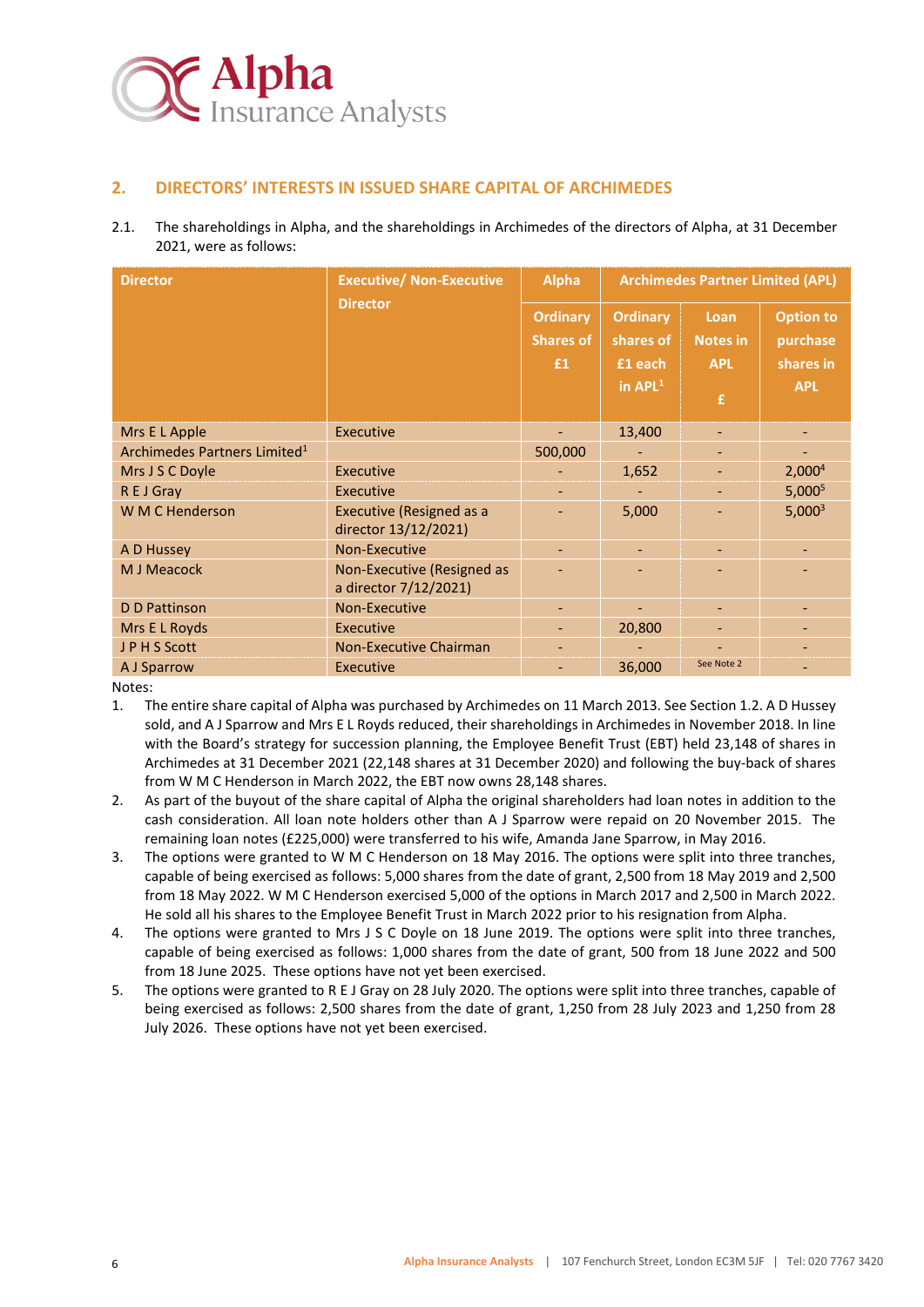

#### **3. DIRECTORS' UNDERWRITING PARTICIPATIONS - 2021 AND 2022 YEARS OF ACCOUNT**

- 3.1. Underwriting for 2021 and 2022 for the directors and connected persons is set out in Appendix 1.
- 3.2. A J Sparrow, M J Meacock and his wife, Mrs R J R Meacock, and D D Pattinson were unlimited members of Lloyd's for 2021 and continue as unlimited members for 2022 with Alpha acting as their members' agent.
- 3.3. A J Sparrow's mother, Mrs F A Sparrow and his two sons, F J G and E J R Sparrow, underwrite through Fidentia 1009 LLP using Alpha as their members' agent. A J Sparrow has a power of attorney for his mother.
- 3.4. As detailed in Section [1.6.2,](#page-4-0) Mrs E L Royds underwrites indirectly through ICP Capital Limited. Her indirect underwriting is set out in Appendix 1.
- 3.5. M J Meacock and his wife, Mrs R J R Meacock, also underwrite through Meacock 727 Limited using Alpha as their members' agent. Further information about Mr and Mrs Meacock's underwriting at Lloyd's is set out in Sectio[n 1.10.1.](#page-4-1)
- 3.6. A D Hussey and his wife, Mrs J F Hussey, underwrite through Rimington Heaton LLP using Alpha as his members' agent. Further information about the underwriting of Rimington Heaton LLP is set out in Section [1.7.](#page-4-2)
- 3.7. None of the directors or their spouses have taken out personal stop loss insurance for any open or run-off underwriting years.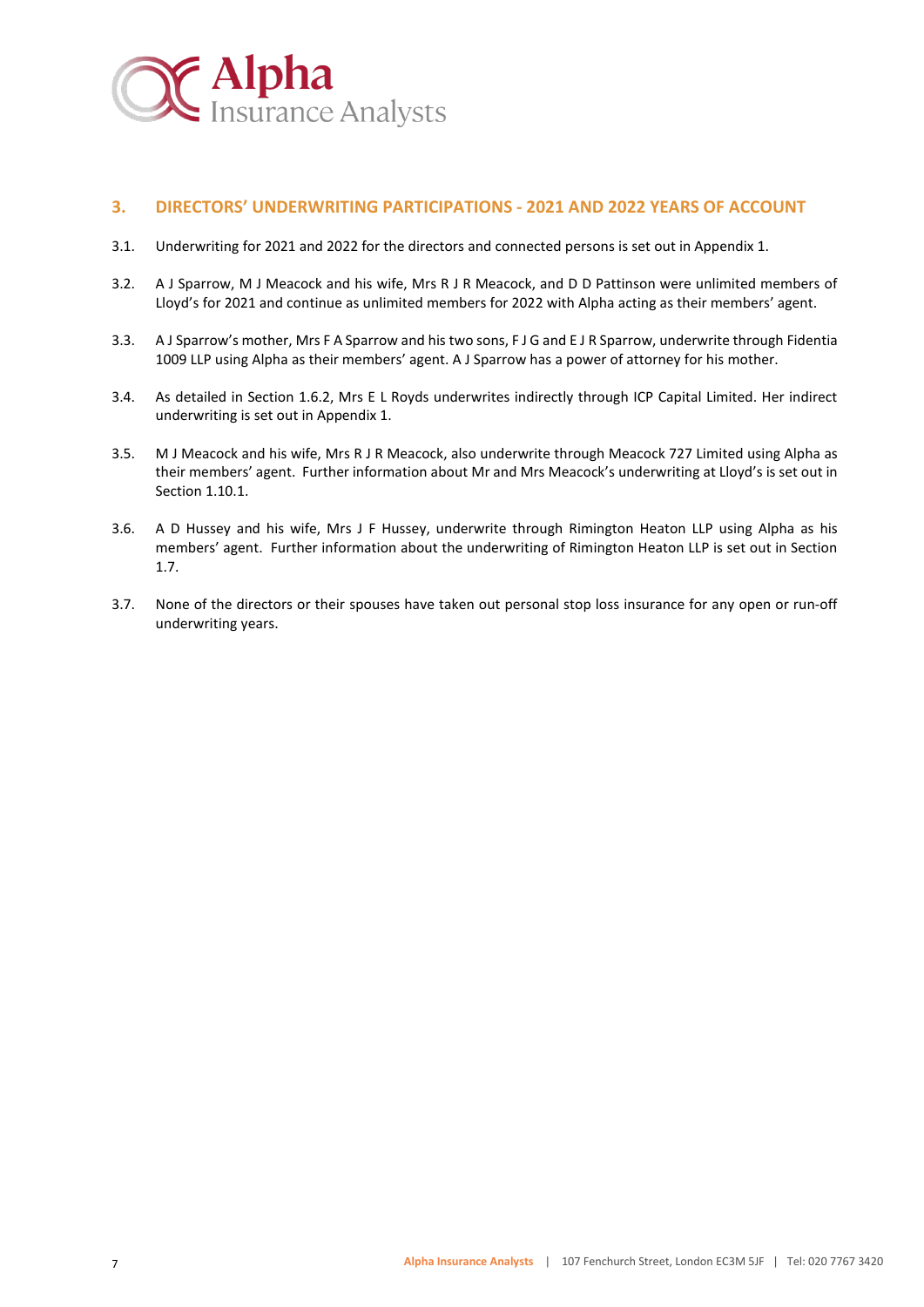

#### **4. DIRECTORSHIPS OF ALPHA DIRECTORS**

| <b>Director</b>                      | <b>Company Name</b>                             | <b>Appointed</b> | <b>Resigned</b> |
|--------------------------------------|-------------------------------------------------|------------------|-----------------|
| <b>Emily Lisa Apple</b>              | <b>AFH2 Limited</b>                             | 24.06.2021       |                 |
|                                      | <b>Apple Family Holdings Limited</b>            | 28.06.2018       |                 |
|                                      | Alpha Insurance Analysts Limited                | 14.05.2008       |                 |
|                                      | <b>Archimedes Partners Limited</b>              | 08.11.2012       |                 |
|                                      | Brown Brothers Underwriting Limited*            | 01.04.2019       |                 |
|                                      | Fidentia (No. 020) Limited*                     | 09.04.2015       |                 |
|                                      | <b>Gannon Capital Limited*</b>                  | 24.03.2015       |                 |
|                                      | Penn Overseas UK Limited                        | 10.01.2020       | 13.11.2020      |
|                                      | Pugilistic Corporate Strategies Limited*        | 21.03.2019       |                 |
|                                      |                                                 |                  |                 |
| Jennifer Susan Caroline Doyle        | Alpha Insurance Analysts Limited                | 25.09.2018       | 07.12.2021      |
| <b>Richard Edmund John Gray</b>      | Alpha Insurance Analysts Limited                | 24.09.2019       |                 |
| <b>William Marr Crawford</b>         |                                                 | 08.09.2015       |                 |
| Henderson                            | Alpha Insurance Analysts Limited                |                  |                 |
|                                      | <b>Archimedes Partners Limited</b>              | 18.05.2016       |                 |
| <b>Andrew David Hussey</b>           | Alpha Insurance Analysts Limited                | 20.01.2010       |                 |
|                                      | <b>Archimedes Partners Limited</b>              | 08.11.2012       |                 |
|                                      | <b>Compton Family Trust Corporation Limited</b> | 12.10.2016       |                 |
|                                      | Hanford School Charitable Trust Limited         | 01.09.2018       |                 |
|                                      | Rimington Holdings Limited (Company Dissolved)  | 13.01.2009       | 12.08.2020      |
|                                      | <b>Exmouth House GP Ltd</b>                     | 16.11.2017       |                 |
|                                      |                                                 |                  |                 |
| <b>Michael John Meacock</b>          | Alpha Insurance Analysts Limited                | 10.09.2007       | 13.12.2021      |
|                                      | <b>Archimedes Partners Trustees Limited</b>     | 21.12.2012       | 13.12.2021      |
|                                      | 17 Draycott Place Management Company Limited    | 19.11.1992       |                 |
|                                      | Meacock 727 Limited                             | 03.09.2013       |                 |
|                                      | <b>Meacock Capital Plc</b>                      | 20.07.1998       |                 |
|                                      | <b>Meacock Underwriting Ltd</b>                 | 20.07.1998       |                 |
|                                      | SA Meacock & Company Ltd                        | 11.11.1996       |                 |
| David Derek Pattinson                | Alpha Insurance Analysts Limited                | 01.03.2013       |                 |
|                                      | <b>Archimedes Partners Limited</b>              | 22.05.2018       |                 |
|                                      | <b>Archimedes Partners Trustees Limited</b>     | 20.05.2014       |                 |
|                                      | <b>Oakk Limited</b>                             | 29.03.2011       |                 |
| Emma Louise Royds                    | Alpha Insurance Analysts Limited                | 25.03.2004       |                 |
|                                      | <b>Archimedes Partners Limited</b>              | 08.11.2012       |                 |
|                                      | Lysias House Limited**                          | 15.04.2014       |                 |
|                                      | Marnico Underwriting Limited*                   | 16.01.2019       |                 |
|                                      | Parciau Caravans Limited**                      | 01.05.2018       | 08.03.2021      |
|                                      |                                                 |                  |                 |
| John Philip Henry Schomberg<br>Scott | Alpha Insurance Analysts Limited                | 10.04.2013       |                 |
|                                      | <b>Archimedes Partners Limited</b>              | 11.09.2013       |                 |
|                                      | <b>Archimedes Partners Trustees Limited</b>     | 20.05.2014       |                 |
|                                      | <b>Bluefield SIF Investments Limited</b>        | 20.06.2013       |                 |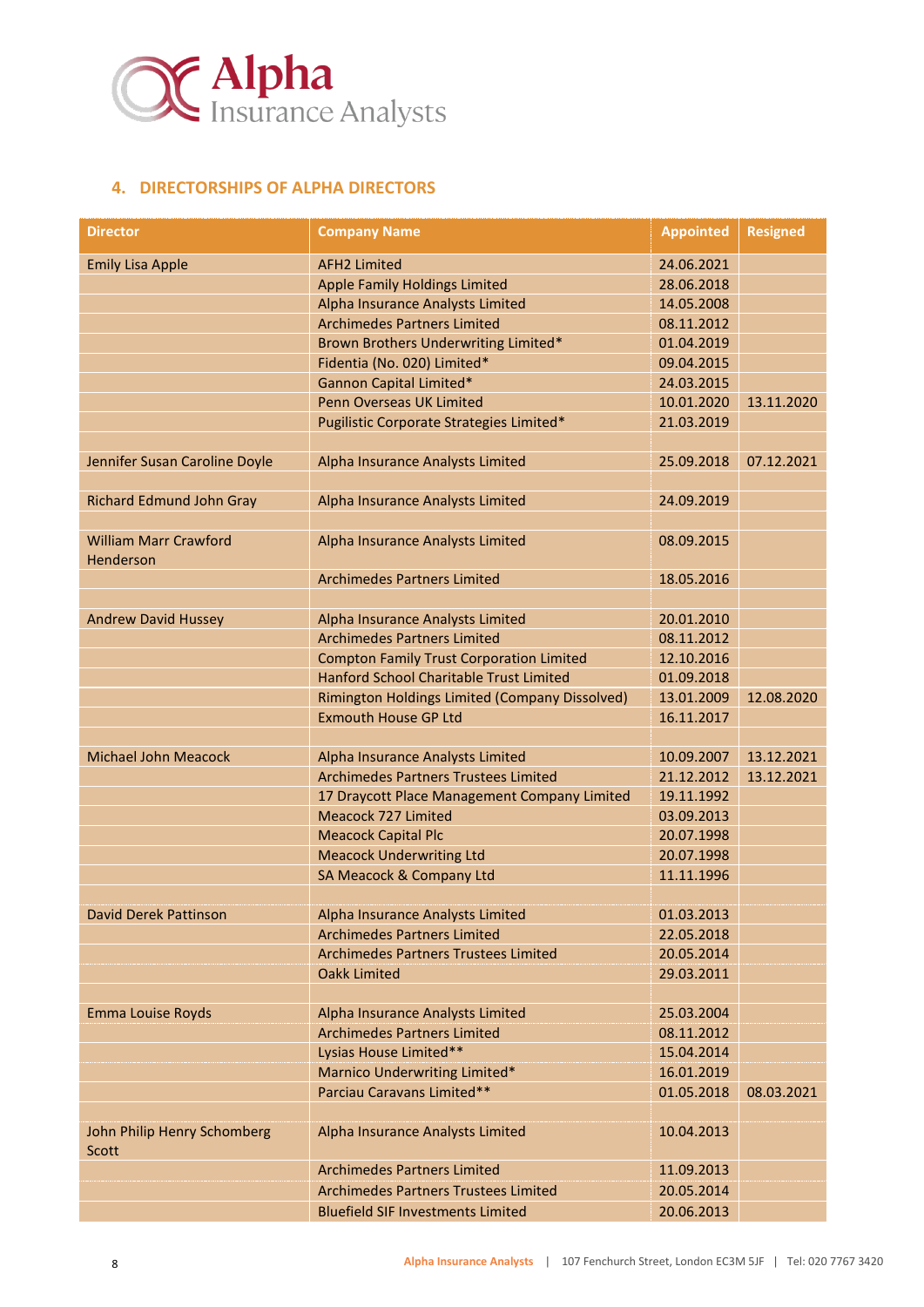

| <b>Director</b>             | <b>Company Name</b>                                    | <b>Appointed</b> | <b>Resigned</b> |
|-----------------------------|--------------------------------------------------------|------------------|-----------------|
|                             | Bluefield Solar Income Fund Ltd (Regd in Guernsey)     | 12.06.2013       |                 |
|                             | Coupland Cardiff Japan Income & Growth Trust plc       | 10.11.2015       | 22.03.2022      |
|                             | <b>Impax Environmental Markets plc</b>                 | 07.02.2013       |                 |
|                             | JP Morgan Global Core Assets Ltd (Regd in<br>Guernsey) | 29.03.2019       |                 |
|                             | Jupiter Emerging & Frontier Income Trust plc           | 12.04.2017       |                 |
|                             | The Abbotsford Trust (Regd in Scotland)                | 22.07.2010       | 01.06.2019      |
|                             | The Fleming-Wyfold Art Foundation                      | 04.01.2019       |                 |
|                             | The Tweed Foundation (Regd in Scotland)                | 03.11.2009       |                 |
|                             |                                                        |                  |                 |
| <b>Andrew James Sparrow</b> | Alpha Insurance Analysts Limited                       | 25.03.2004       |                 |
|                             | <b>Archimedes Partners Limited</b>                     | 08.11.2012       |                 |
|                             | <b>Fidentia Holdings Limited</b>                       | 29.08.2012       |                 |
|                             | <b>Fidentia Nominees Limited</b>                       | 18.09.2008       |                 |
|                             | <b>Fidentia Representatives Limited</b>                | 23.08.2011       |                 |
|                             | <b>Fidentia Trustees Limited</b>                       | 18.09.2008       |                 |
|                             | Venice No. 1 Limited*                                  | 08.04.2015       |                 |

Companies are registered in England and Wales unless otherwise stated.

\* Underwriting vehicles advised by Alpha that require a UK director.

\*\*Registered in her married name, Emma Louise Suffield.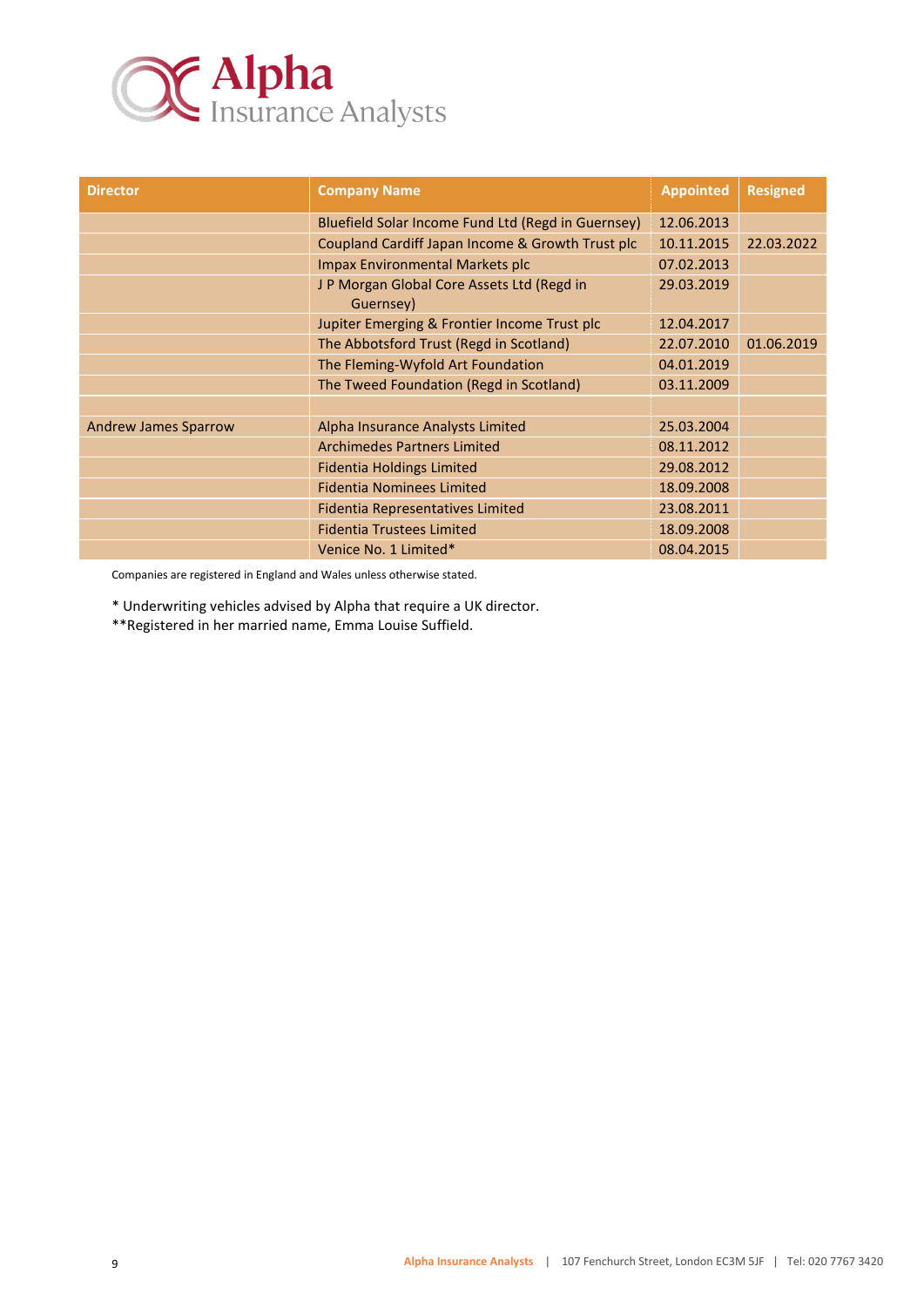

**Report of the independent auditors to the underwriting members of Lloyd's for whom Alpha Insurance Analysts Limited acted for the year ended 31st December 2021 ("the Members")**

We have examined the attached Material Interests Statement ("the Statement") for the year ended 31 December 2021.

This report is made solely to the Members in accordance with the Lloyd's Code for Members' Agents: Responsibilities to Members ("the Code"). Our work has been undertaken so that we might state to the Members those matters we are required to state to them in an auditors' report by the Code and for no other purpose. To the fullest extent permitted by law, we do not accept or assume any responsibility to anyone other than the Members for our work, for this report or for the opinions we have formed.

#### **Respective responsibilities of directors and auditors**

As described in the Statement the company's directors are responsible for the preparation of the Statement in accordance with the Code.

Our responsibility is to examine the Statement and to report to you whether, in our opinion, it complies with the Code.

#### **Basis of opinion**

We planned and performed our examination of the Statement so as to obtain all the information and explanations which we considered necessary in order to provide us with sufficient evidence to conclude that the requirements of the Code had been complied with. In forming our opinion we also evaluated the overall adequacy of the presentation of information in the Statement.

#### **Opinion**

In our opinion the Statement complies with the requirements of the Lloyd's Code for Members' Agents.

Mazans LLP [Mazars LLP \(May 24, 2022 21:26 GMT+1\)](https://mazars.eu1.adobesign.com/verifier?tx=CBJCHBCAABAAKWxbORgUdh3KO2bJw8JDBVFpyhaSaQWM)

**Mazars LLP Chartered Accountants and Statutory Auditors 30 Old Bailey London EC4M 7AU**

 **Date:** May 24, 2022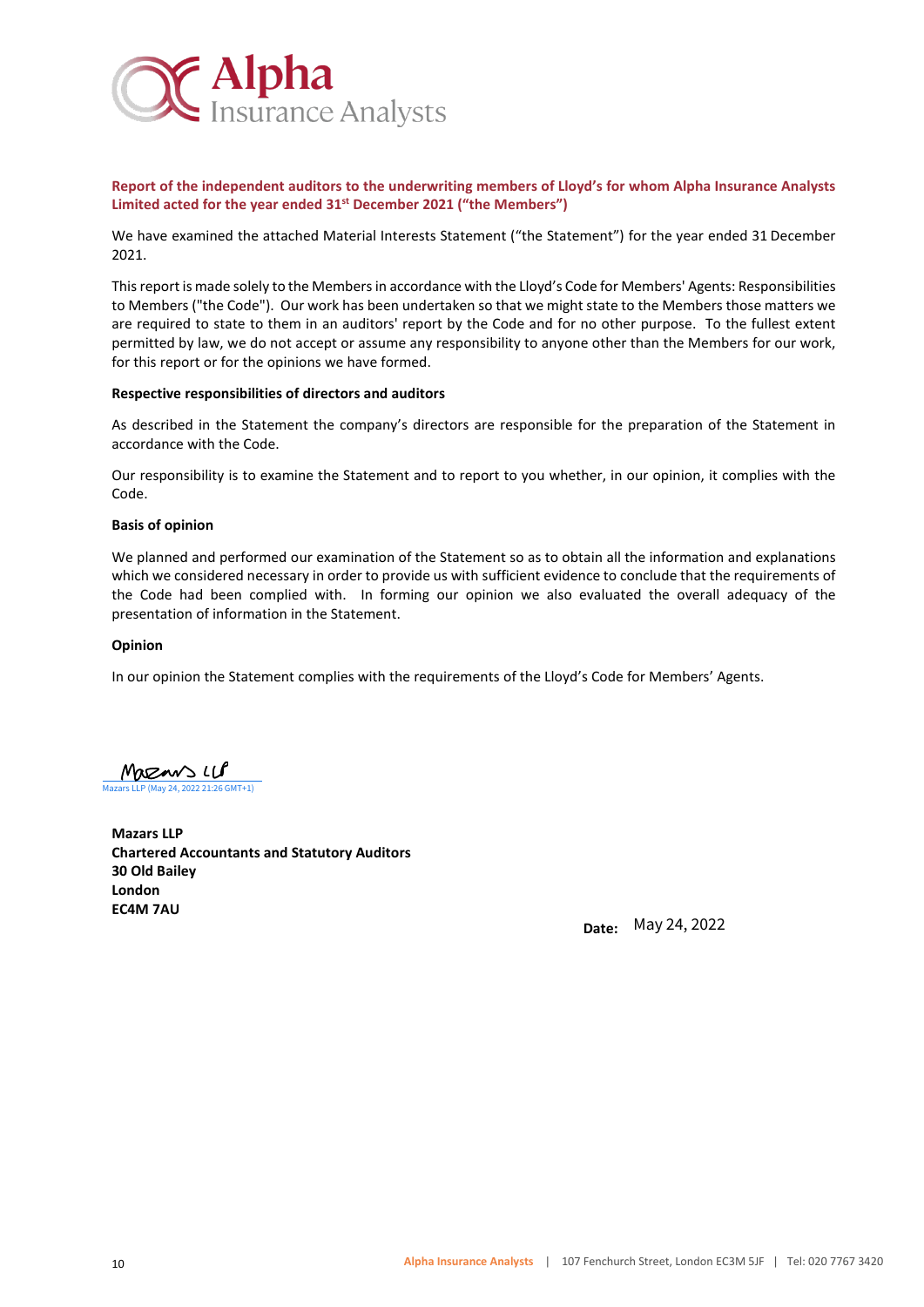

## **ALPHA DIRECTORS' UNDERWRITING FOR 2021 AND 2022 APPENDIX 1**

|              | <b>AJ Sparrow</b> |              |              | Fidentia 1009 LLP<br>(Family of AJ Sparrow) |              | <b>EL Royds</b><br>(Participation through<br>ICP Capital Ltd <sup>*</sup> ) |              | <b>Rimington Heaton LLP</b><br>(AD Hussey) |              | <b>DD Pattinson</b> |              | <b>Meacock 727 Limited</b><br>(MJ & RJR Meacock) |              | <b>MJ</b> Meacock |              | <b>Mrs RJR Meacock</b> |              |              |
|--------------|-------------------|--------------|--------------|---------------------------------------------|--------------|-----------------------------------------------------------------------------|--------------|--------------------------------------------|--------------|---------------------|--------------|--------------------------------------------------|--------------|-------------------|--------------|------------------------|--------------|--------------|
| Synd         |                   | 2021<br>(E)  | 2022<br>(E)  | 2021<br>(E)                                 | 2022<br>(E)  | 2021<br>(E)                                                                 | 2022<br>(f)  | 2021<br>(E)                                | 2022<br>(E)  | 2021<br>(E)         | 2022<br>(E)  | 2021<br>(f)                                      | 2022<br>(E)  | 2021<br>(f)       | 2022<br>(E)  | 2021<br>(E)            | 2022<br>(f)  | Synd         |
| 33           |                   | 276,087      | 276,087      | 110,000                                     | 110,000      | 70,870                                                                      | 80,490       | 200,000                                    | 200,000      | 200,783             | 200,783      | 170,000                                          | 170,000      | 526,150           | 276,150      | 445,972                | 445,972      | 33           |
| 218          |                   | 100,000      | 100,000      | 200,000                                     | 200,000      | 52,549                                                                      | 59,682       | 30,388                                     | 30,388       | 80,000              | 40,000       | 64,525                                           | 64,525       | 394,859           | 394,859      | 125,171                | 125,171      | 218          |
| 318          |                   | $\mathbf{0}$ | $\mathbf{0}$ | $\mathbf{0}$                                | $\mathbf 0$  | $\mathbf{0}$                                                                | $\mathbf{0}$ | $\mathbf{0}$                               | $\mathbf{0}$ | $\mathbf{0}$        | 0            | $\mathbf{0}$                                     | $\mathbf{0}$ | $\mathbf{0}$      | $\mathbf{0}$ | $\mathbf{0}$           | $\mathbf{0}$ | 318          |
| 386          |                   | 72,576       | 79,833       | $\mathbf{0}$                                | $\mathbf{0}$ | 25,557                                                                      | 31,929       | $\mathbf{0}$                               | $\mathbf{0}$ | $\mathbf{0}$        | $\mathbf{0}$ | 40,314                                           | 44,345       | 228,625           | 151,488      | 84,786                 | 93,264       | 386          |
| 510          |                   | 310,906      | 320,000      | 160,000                                     | 160,000      | 112,178                                                                     | 127,405      | 172,405                                    | 175,000      | 209,377             | 209,377      | 141,430                                          | 141,430      | 565,188           | 565,188      | 432,512                | 432,512      | 510          |
| 557          |                   | 32,105       | 45,000       | $\Omega$                                    | $\mathbf{0}$ | $\mathbf{0}$                                                                | $\mathbf{0}$ | $\mathbf{0}$                               | $\mathbf{0}$ | 30,000              | 30,000       | $\mathbf{0}$                                     | $\mathbf{0}$ | $\mathbf{0}$      | $\mathbf{0}$ | $\mathbf{0}$           | $\mathbf{0}$ | 557          |
| 609          |                   | 310,000      | 322,251      | 100,000                                     | 103,953      | 88,230                                                                      | 104,167      | 222,793                                    | 231,598      | 254,792             | 274,861      | 148,199                                          | 154,056      | 744,713           | 374,145      | 268,501                | 279,113      | 609          |
| 623          |                   | 220,000      | 270,975      | 100,000                                     | 114,080      | 6,943                                                                       | 13,955       | 210,001                                    | 200,000      | 215,405             | 245,734      | 104,228                                          | 68,903       | 406,551           | 263,792      | 175,098                | 149,751      | 623          |
| 727          |                   | 82,400       | 84,872       | 10,300                                      | 10,609       | 771                                                                         | 902          | $\mathbf{0}$                               | $\mathbf{0}$ | $\mathbf{0}$        | $\mathbf 0$  | 51,500                                           | 53,045       | 5,111,297         | 6,333,689    | 634,585                | 653,623      | 727          |
| 1176         |                   | 10.000       | 10,000       | $\Omega$                                    | $\mathbf{0}$ | 118                                                                         | 134          | 11,822                                     | 12,500       | $\Omega$            | $\mathbf{0}$ | $\mathbf{0}$                                     | $\mathbf{0}$ | $\mathbf{0}$      | $\mathbf{0}$ | $\mathbf{0}$           | $\mathbf{0}$ | 1176         |
| 1729         |                   | 60,000       | 68,107       | $\Omega$                                    | $\mathbf{0}$ | 13,441                                                                      | 18,212       | 30,738                                     | 34,891       | $\mathbf{0}$        | $\mathbf{0}$ | $\mathbf{0}$                                     | $\mathbf{0}$ | $\mathbf{0}$      | $\mathbf{0}$ | $\Omega$               | $\mathbf{0}$ | 1729         |
| 2010         |                   | 80,000       | 84,937       | 37,501                                      | 39,815       | 27,312                                                                      | 32,934       | $\mathbf{0}$                               | $\mathbf{0}$ | 65,450              | 69,489       | 46,419                                           | 49,284       | 120,690           | 128,138      | 23,151                 | 24,580       | 2010         |
| 2121         |                   | $\mathbf{0}$ | $\mathbf{0}$ | $\mathbf{0}$                                | $\mathbf 0$  | $\mathbf{0}$                                                                | $\mathbf{0}$ | $\mathbf{0}$                               | $\mathbf{0}$ | $\mathbf{0}$        | $\mathbf 0$  | $\mathbf{0}$                                     | $\mathbf{0}$ | $\mathbf{0}$      | $\mathbf{0}$ | $\mathbf{0}$           | $\mathbf{0}$ | 2121         |
| 2525         |                   | 143,331      | 153,998      | 53,206                                      | 57,165       | 48,852                                                                      | 59,612       | $\mathbf{0}$                               | $\mathbf{0}$ | 78,230              | 100,052      | $\mathbf{0}$                                     | $\mathbf{0}$ | $\mathbf{0}$      | $\Omega$     | $\Omega$               | $\mathbf{0}$ | 2525         |
| 2791         |                   | 100,000      | 100,000      | 23,317                                      | 23,317       | 59,138                                                                      | 67,152       | 200,994                                    | 200,994      | 121,448             | 121,448      | 88,259                                           | 88,259       | 482,662           | 232,662      | 266,622                | 266,622      | 2791         |
| 4242         |                   | $\mathbf{0}$ | $\mathbf{0}$ | $\Omega$                                    | $\mathbf{0}$ | 16,035                                                                      | $\Omega$     | $\mathbf{0}$                               | $\mathbf{0}$ | $\mathbf{0}$        | $\mathbf 0$  | $\mathbf{0}$                                     | $\mathbf{0}$ | $\mathbf{0}$      | $\mathbf{0}$ | $\mathbf{0}$           | $\mathbf{0}$ | 4242         |
| 4444         |                   | $\Omega$     | $\mathbf{0}$ | $\Omega$                                    | $\mathbf{0}$ | $\mathbf{0}$                                                                | $\mathbf{0}$ | $\mathbf{0}$                               | $\mathbf{0}$ | $\Omega$            | $\mathbf{0}$ | $\mathbf{0}$                                     | $\mathbf{0}$ | $\mathbf{0}$      | $\mathbf{0}$ | $\Omega$               | $\mathbf{0}$ | 4444         |
| 5623         |                   | 65.000       | 90,000       | 25,000                                      | 39,536       | 5,345                                                                       | 12,141       | 35,000                                     | 35,000       | 70,000              | 93,277       | $\mathbf{0}$                                     | $\mathbf{0}$ | $\Omega$          | $\Omega$     | $\Omega$               | $\Omega$     | 5623         |
| 5886         |                   | 80,180       | 88,814       | 32,500                                      | 36,000       | 20,254                                                                      | 25,480       | $\mathbf{0}$                               | $\mathbf 0$  | $\mathbf{0}$        | $\mathbf 0$  | 45,803                                           | 45,803       | 440,436           | 440,433      | 133,047                | 133,046      | 5886         |
| 6103         |                   | 75,000       | 76,145       | 25,000                                      | 25,381       | $\mathbf{0}$                                                                | $\mathbf{0}$ | 35,000                                     | 35,534       | 66,000              | 67,007       | 25,000                                           | 25,381       | 336,054           | 341,185      | 88,265                 | 89,612       | 6103         |
| 6104         |                   | $\Omega$     | $\mathbf{0}$ | $\mathbf{0}$                                | $\mathbf{0}$ | $\mathbf{0}$                                                                | $\mathbf{0}$ | $\mathbf{0}$                               | $\mathbf{0}$ | $\mathbf{0}$        | $\mathbf 0$  | $\mathbf{0}$                                     | $\mathbf{0}$ | $\mathbf{0}$      | $\mathbf{0}$ | $\mathbf{0}$           | $\mathbf{0}$ | 6104         |
| 6107         |                   | 32,415       | 65,000       | $\Omega$                                    | 15,000       | $\mathbf{0}$                                                                | 15,177       | 23,000                                     | 23,000       | 25,000              | 45,000       | $\mathbf{0}$                                     | $\Omega$     | $\Omega$          | $\Omega$     | $\Omega$               | $\mathbf{0}$ | 6107         |
| <b>Total</b> |                   | 2,050,000    | 2,236,019    | 876,824                                     | 934,856      | 547,593                                                                     | 649,372      | 1,172,141                                  | 1,178,905    | 1,416,485           | 1,497,028    | 925,677                                          | 905,031      | 9,357,225         | 9,501,729    | 2,677,710              | 2,693,266    | <b>Total</b> |

\*Not recommended by Alpha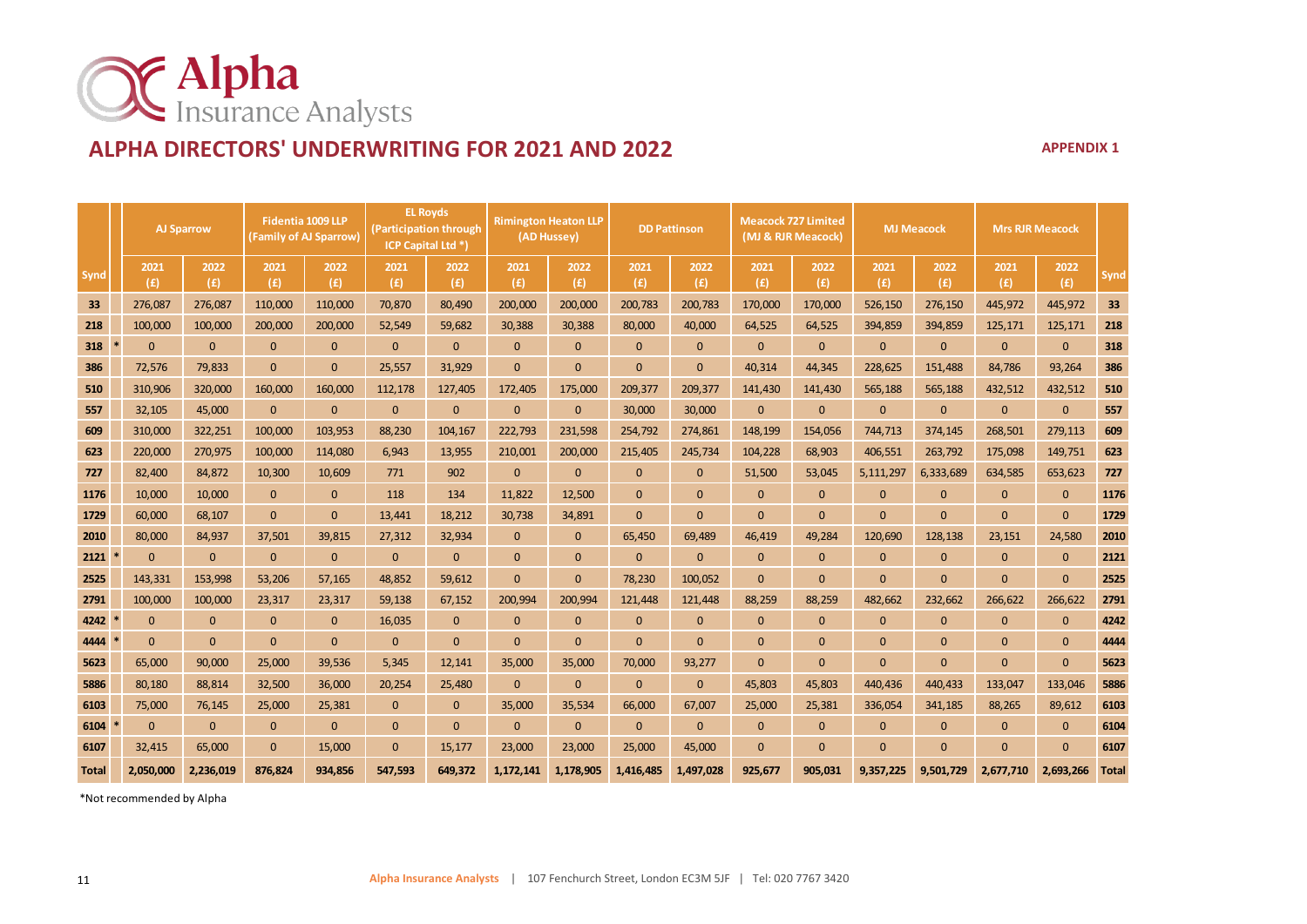## Alpha - Material Interests Statement - Year Ended - 31 12 21

Final Audit Report 2022-05-24

| 2022-05-20                                   |
|----------------------------------------------|
| Jenny Doyle (JENNY@AIANALYSTS.COM)           |
| Signed                                       |
| CBJCHBCAABAAKWxbORgUdh3KO2bJw8JDBVFpyhaSaQWM |
|                                              |

## "Alpha - Material Interests Statement - Year Ended - 31 12 21" H istory

| Document created by Jenny Doyle (JENNY@AIANALYSTS.COM) |
|--------------------------------------------------------|
| 2022-05-20 - 2:04:25 PM GMT- IP address: 80.169.91.147 |

- Document emailed to JOHN \_ SCOTT (jphscott@mac.com) for signature 2022-05-20 - 2:06:08 PM GMT
- **Email viewed by JOHN** SCOTT (jphscott@mac.com) 2022-05-20 - 2:16:03 PM GMT- IP address: 104.28.40.142
- $\phi_{\bullet}$  Document e-signed by JOHN SCOTT (jphscott@mac.com) Signature Date: 2022-05-20 - 3:47:19 PM GMT - Time Source: server- IP address: 62.252.205.65
- Document emailed to A. J. Sparrow (james@aianalysts.com) for signature 2022-05-20 - 3:47:21 PM GMT
- **Email viewed by A. J. Sparrow (james@aianalysts.com)** 2022-05-23 - 4:07:01 PM GMT- IP address: 80.169.91.147
- $\mathscr{A}_{\mathbf{G}}$  Document e-signed by A. J. Sparrow (james@aianalysts.com) Signature Date: 2022-05-23 - 4:08:42 PM GMT - Time Source: server- IP address: 80.169.91.147
- Document emailed to Mazars LLP (amanda.barker@mazars.co.uk) for signature 2022-05-23 - 4:08:44 PM GMT
- **Email viewed by Mazars LLP (amanda.barker@mazars.co.uk)** 2022-05-23 - 4:12:18 PM GMT- IP address: 176.116.21.105
- $\mathbb{Z}_{\bullet}$  Document e-signed by Mazars LLP (amanda.barker@mazars.co.uk) Signature Date: 2022-05-24 - 8:26:33 PM GMT - Time Source: server- IP address: 176.116.21.105

### **Adobe Acrobat Sign**